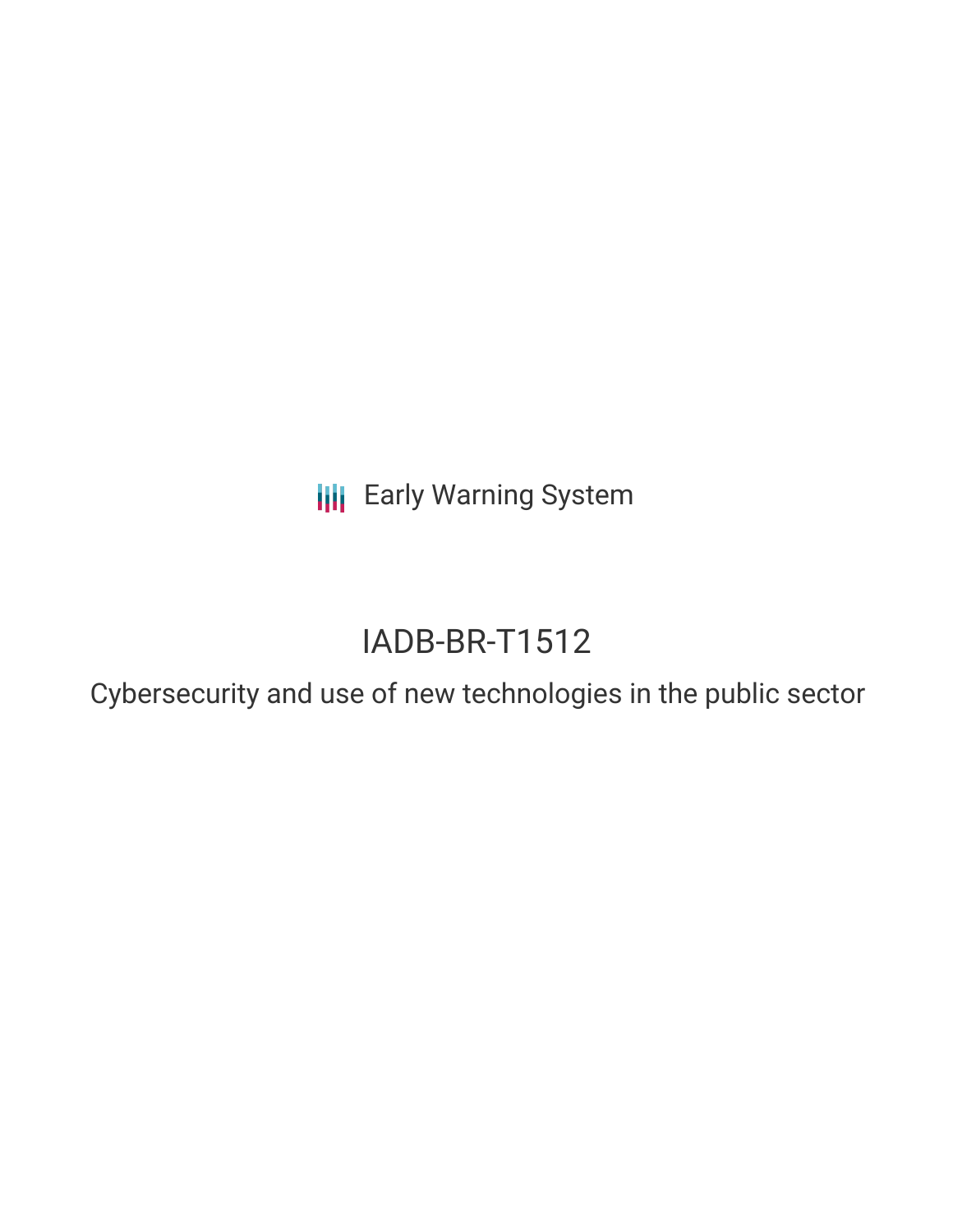

### **Quick Facts**

| <b>Countries</b>               | <b>Brazil</b>                             |
|--------------------------------|-------------------------------------------|
| <b>Specific Location</b>       | national coverage                         |
| <b>Financial Institutions</b>  | Inter-American Development Bank (IADB)    |
| <b>Status</b>                  | Proposed                                  |
| <b>Bank Risk Rating</b>        | U                                         |
| <b>Borrower</b>                | <b>Goverment of Brazil</b>                |
| <b>Sectors</b>                 | Law and Government, Technical Cooperation |
| <b>Investment Type(s)</b>      | <b>Advisory Services</b>                  |
| <b>Investment Amount (USD)</b> | $$0.10$ million                           |
| <b>Project Cost (USD)</b>      | $$0.10$ million                           |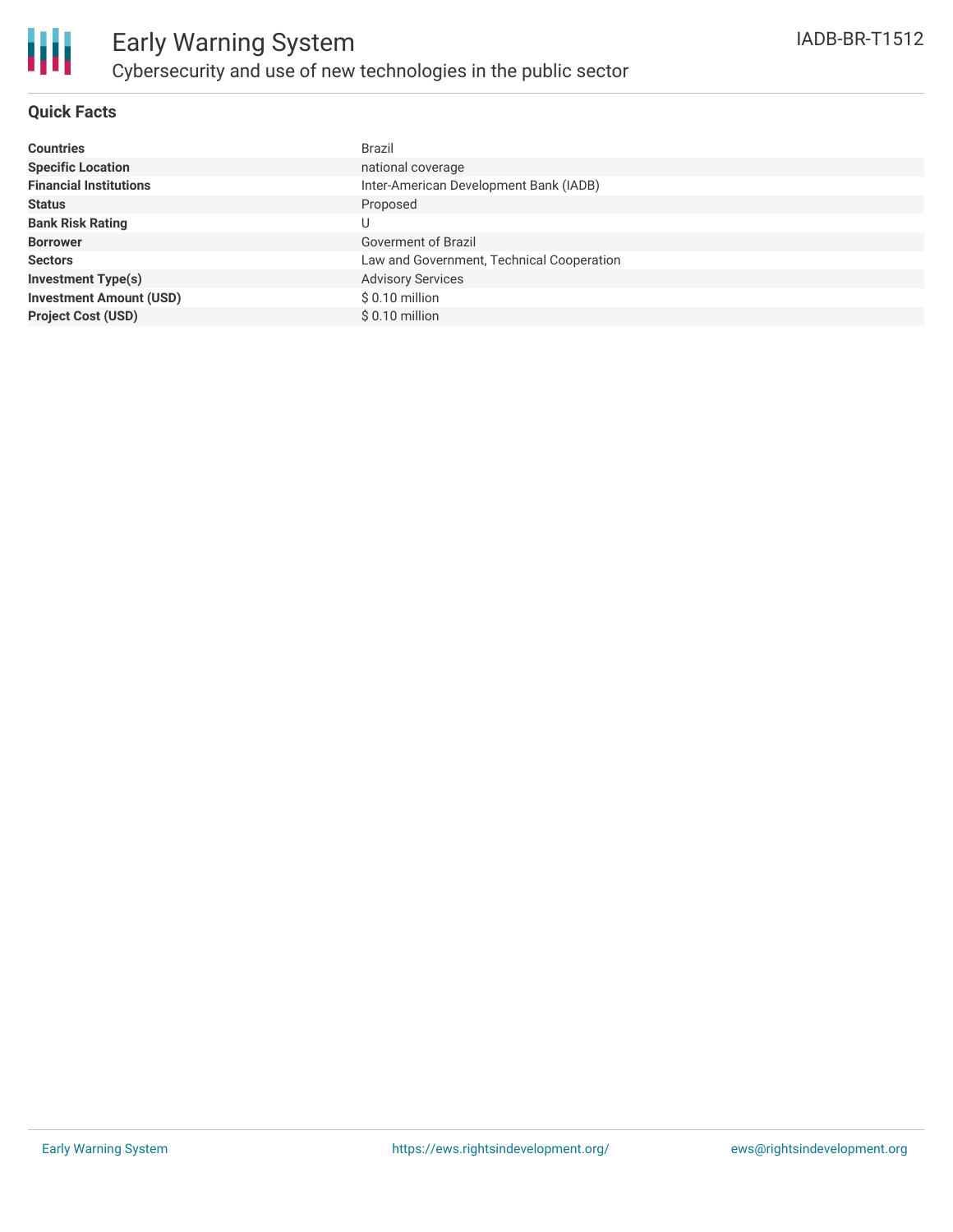

## **Project Description**

The objective of this technical cooperation (TC) is to deepen the digital transformation of Brazilian governments by strengthening capacities in cybersecurity and the use of new technologies.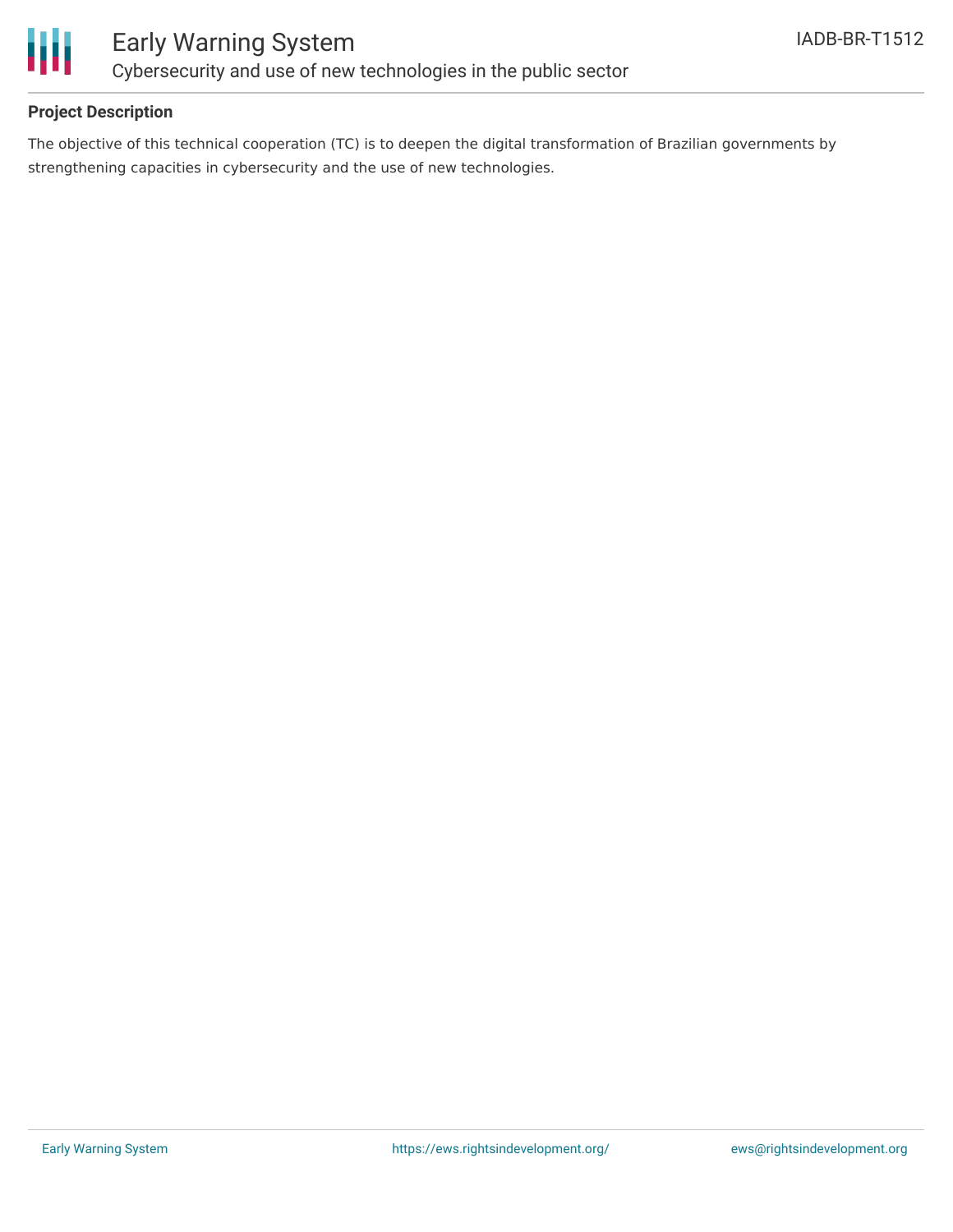

# Early Warning System Cybersecurity and use of new technologies in the public sector

#### **Investment Description**

• Inter-American Development Bank (IADB)